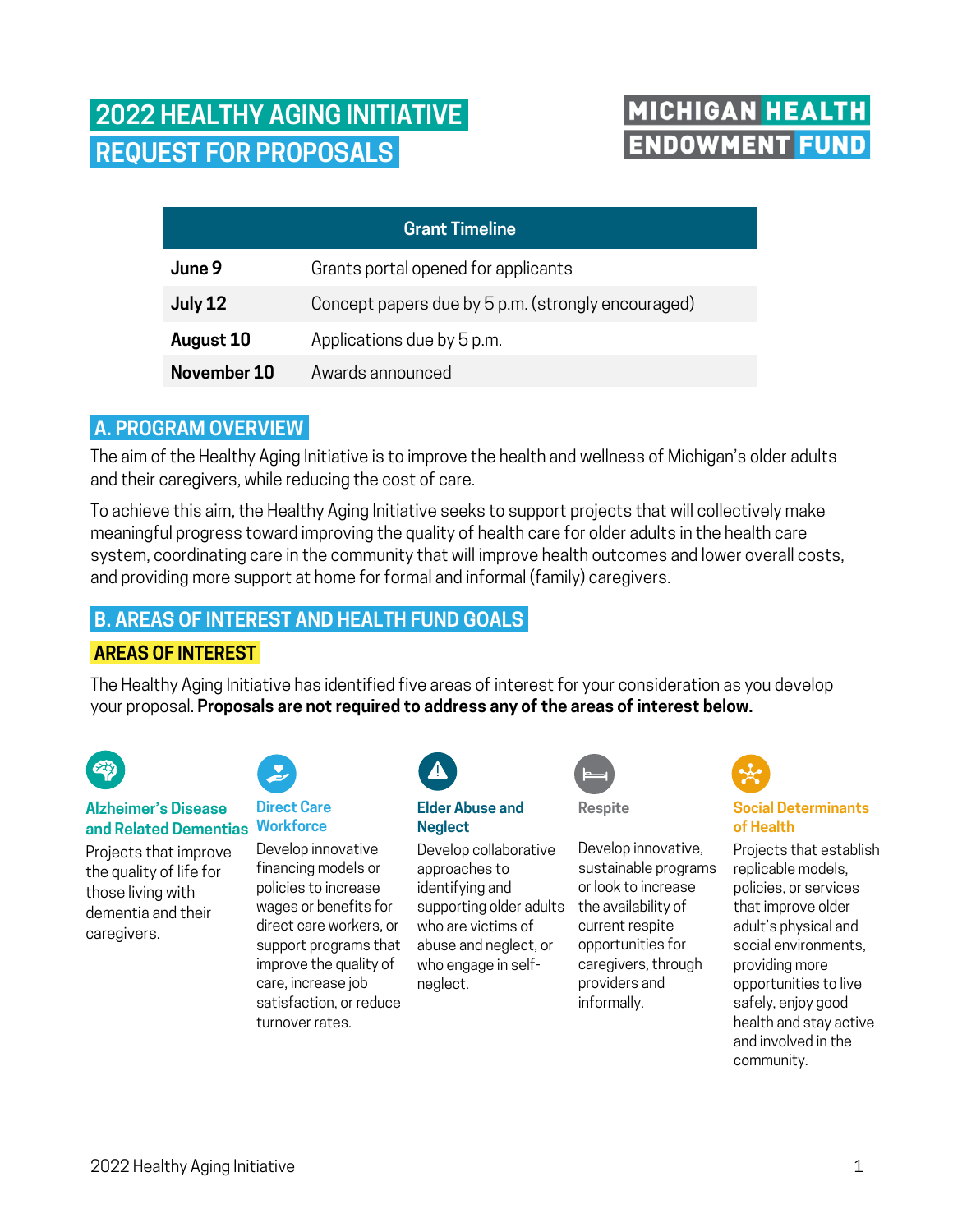#### **HEALTH FUND GOALS.**

The Health Fund has identified specific goals in its strategic plan to improve the health and wellness of Michigan residents. **To be funded under this request for proposals, we request that a proposal address one or more of the following:**



**Access to Services**

Provide more Michigan older adults access to high-quality physical and behavioral healthcare, nutrition, or other services they need to live a healthier life.



#### **Efficacy and Cost Effectiveness**

Implement new or proven care approaches that improve outcomes for older adults while demonstrating overall cost savings.



**Health Equity**

Develop more effective approaches to address health inequities and the related social determinants of health for older adults.



**Integrated Care**

Help more older adults receive seamless, personcentered care across agencies and providers.

For more information about the Health Fund's five-year goals and the strategies for achieving the goals, please read the Health Fund's [2021-2025 Strategic Plan](https://31cbkj3lpblu3805jm2hczg6-wpengine.netdna-ssl.com/wp-content/uploads/2021/05/HealthFund_2021StrategicPlan.pdf).

## **C. ELIGIBILITY AND GRANT AMOUNT.**

#### **ELIGIBILITY.**

Nonprofits, local units of government, and the State of Michigan are eligible for grants. Applicants must:

- Be recognized by the Internal Revenue Service as a nonprofit organization; ✅
- Serve Michigan residents; ✅
- $\blacktriangleright$  Have a current certified financial audit; and
- Have at least 1 FTE. ✅

Excluded from funding consideration:

- Clinical research ❌
- Capital projects ❌
- $\blacktriangleright$  Ongoing program operations and staffing
- $\blacktriangleright$  Organizations that discriminate because of age, race, ethnic origin, religion, sexual orientation, disability, or gender
- Loans ❌ Litigation ❌
- $\blacktriangleright$  Lobbying activities
- $\bigtimes$  Health-related emergencies $^*$

\* The Health Fund might in some situations consider support to address longer-term rebuilding or other needs following emergency situations.

#### **GRANT AMOUNT.**

The Health Fund expects to award grants ranging from \$100,000 to \$500,000. An organization may not apply for a grant that is larger than 20% of its annual operating budget. No more than 10% of the total grant budget may be allocated to indirect/administrative costs.

You may apply for a one- or two-year grant, but the total request is limited to \$500,000. Please be sure to clearly identify your funding requests per year in your proposal.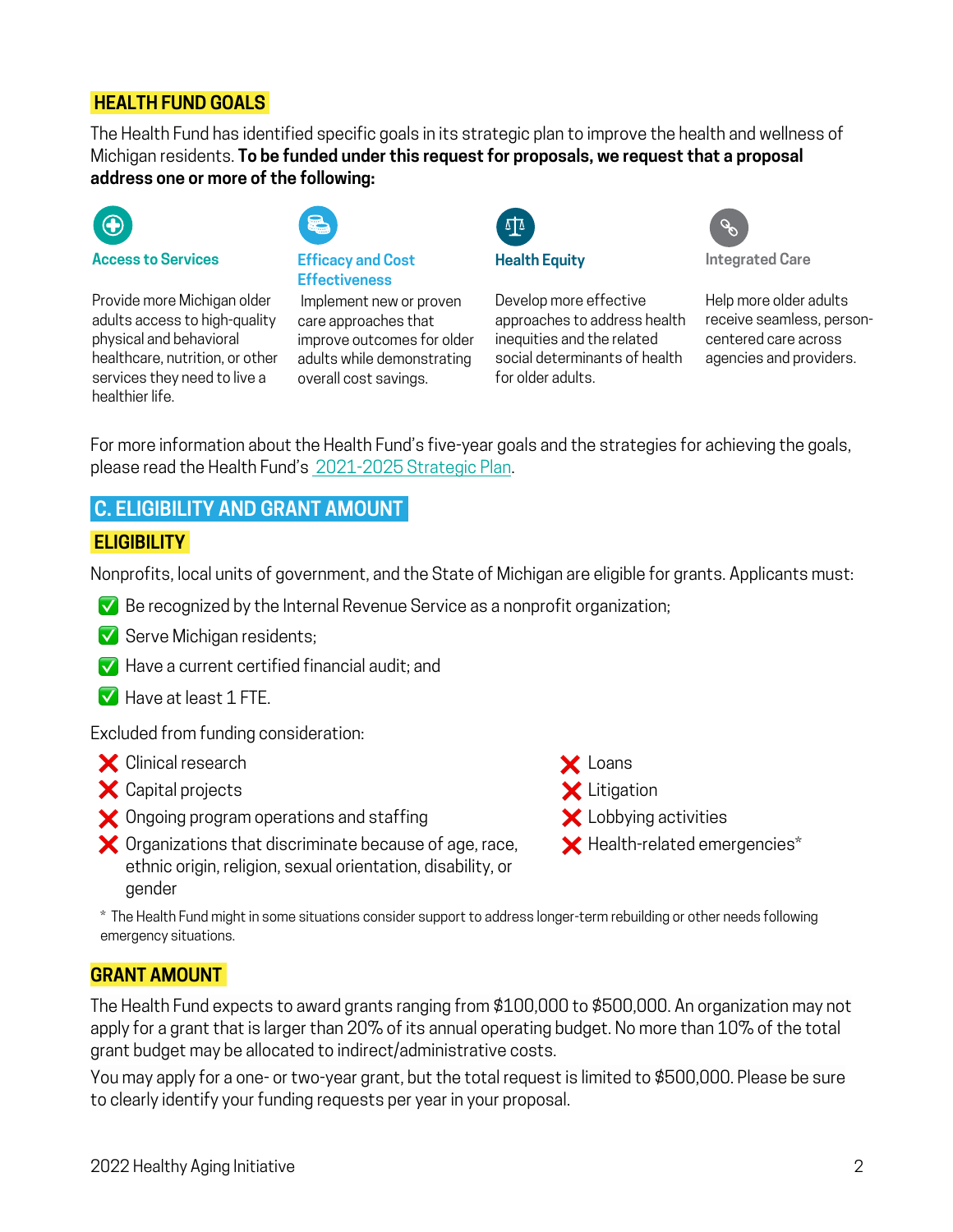## **D. REVIEW CRITERIA AND EVALUATION.**

#### **REVIEW CRITERIA.**

Here's what we look for when program staff and subject matter experts review proposals. We don't expect proposals to include all of these, but we encourage you to be clear about how your project addresses one or more (not a prioritized list):

- **Collaboration.** The project demonstrates collaboration, including community/participant involvement in planning and implementation, multi-sector partnerships with defined roles and responsibilities related to the project, and leveraging external resources.
- **Empowering communities.** The project empowers communities to support their ongoing health needs or challenges, and it engages with community leaders to share in decision-making.
- **Health equity.** The project benefits the populations most affected by the health issue, removes barriers to health, empowers communities to support their ongoing health needs or challenges, and engages with community leaders to share in program design and decision-making.
- **Innovation.** The project supports new or enhanced programs or strategies. Proposals will not be considered if funds would be used to maintain an existing program or fill a budget gap for current services.
- **Long-term impact.** The project has the potential to achieve significant long-term impact by implementing effective models or supporting needed innovation.
- **Measurable outcomes.** The project has clear outcomes and the potential to have a measurable impact on improving health.
- **Replication.** The project has the potential for replication in other settings, including opportunities to learn, disseminate knowledge, and inform public policy.
- **Strategic alignment.** The project aligns with the Health Fund's mission, strategies, and goals and with the priorities in this RFP.
- **Sustainability.** The project has the potential to be sustainable after the end of the grant period.
- **Unmet need.** The project addresses an unmet need and benefits populations that are most affected by a health issue.

The Health Fund Board of Directors has sole responsibility for all grant decisions.

## **EVALUATION.**

#### **All proposals are required to submit a document outlining a proposed project evaluation approach.**

This document should not exceed three pages in length, and a one-page document is sufficient. This evaluation approach could be a logic model or a theory of change, or another format. The document should describe the relationship between project activities, outputs, short- and long-term outcomes, and overall impact(s). Short-term outcomes are outcomes that will be achieved during the performance period of the grant. Long-term outcomes detail the impact that grant will have beyond the performance period.

For some helpful resources to develop an evaluation approach, read the Health Fund's [Evaluation](https://mihealthfund.org/wp-content/uploads/2020/02/HealthFund_EvalApproach_202002.pdf#:~:text=Evaluation%20is%20a%20priority%20across%20the%20Health%20Fund%E2%80%99s,and%20the%20overall%20impact%28s%29%20they%E2%80%99re%20aiming%20to%20achieve.) [Approach: A How-To Guide](https://mihealthfund.org/wp-content/uploads/2020/02/HealthFund_EvalApproach_202002.pdf#:~:text=Evaluation%20is%20a%20priority%20across%20the%20Health%20Fund%E2%80%99s,and%20the%20overall%20impact%28s%29%20they%E2%80%99re%20aiming%20to%20achieve.) and the [Healthy Aging Measurement Recommendations](https://mihealthfund.org/wp-content/uploads/2022/06/HealthFund_HealthyAgingMeasurement.pdf), which details common measures our projects frequently use. Applicants are not required to use any of the resources provided to develop their approach.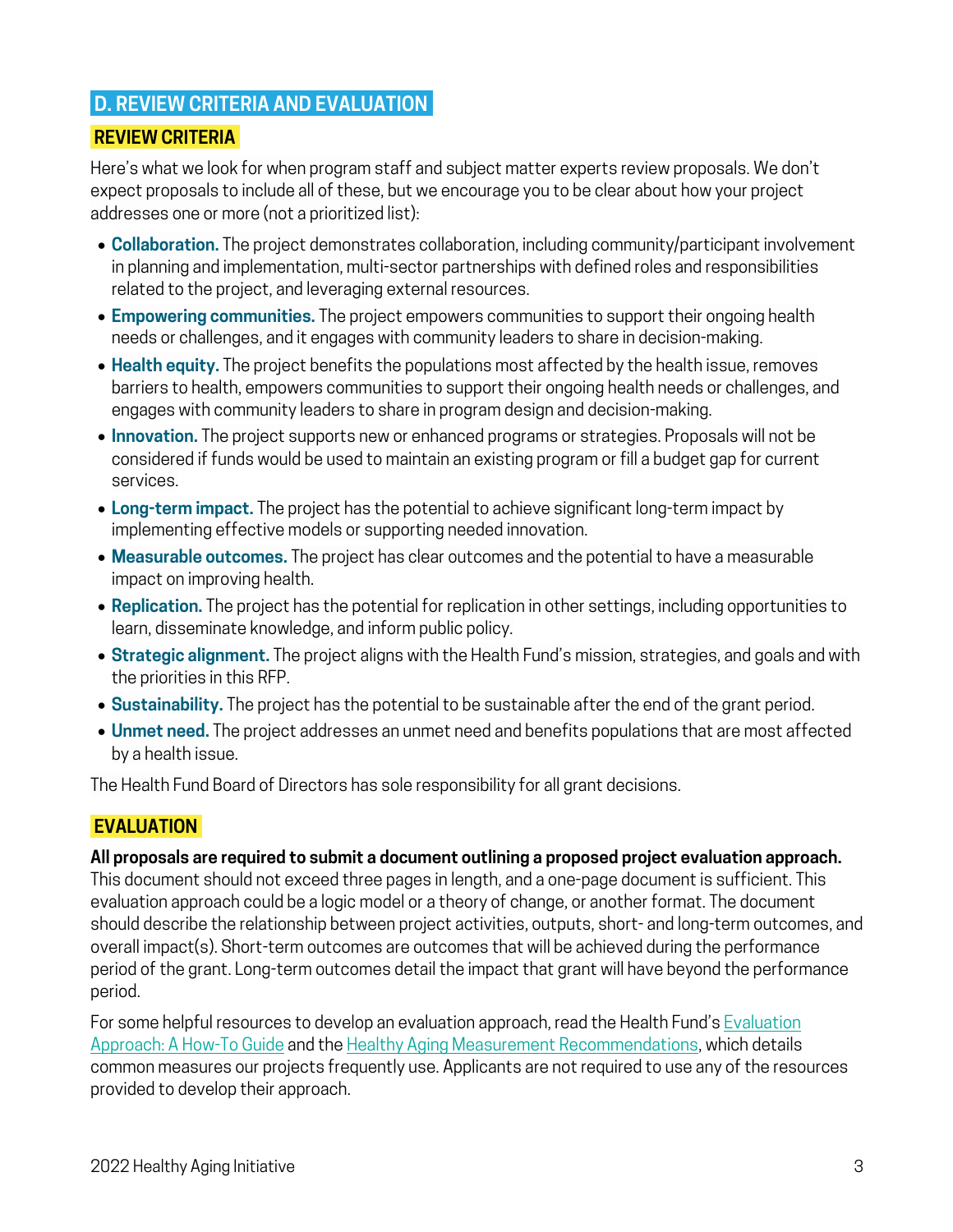## **E. APPLICATION PROCESS.**

#### **Key steps:**

Submit a concept paper. 1

- 2 Applicant receives initial feedback, including whether the concept is likely to be competitive.
- 3 Apply.
- Applications are reviewed by program staff and subject matter experts. 4 Clarifying questions may be sent.
- Awards are announced. 5

#### **CONCEPT PAPERS.**

The Health Fund **strongly encourages** concept paper submissions of up to two pages for review and feedback prior to submission. While not required, previous applicants have stated this process was very helpful in development of a full proposal.

If you decide to send a concept paper, please address the following:

- Project title and organization name
- Brief overview of the project, including potential impact—short- and long-term
- The Health Fund goal you plan to address
- Key collaborative partners and responsibilities of each partner
- Information about sustainability, specifically how will the project be sustained after the grant period ends
- Estimated draft budget

Concept papers can be sent to Veronica Marchese at [grants@mihealthfund.org](mailto:grants@mihealthfund.org) and need to be submitted by **5 p.m. on July 12, 2022,** to be considered.

#### **APPLICATIONS.**

Applications must be submitted electronically through the Health Fund website using the grants portal. Using Google Chrome, applicants will first be required to create an account. It may take 48 hours for your account to be approved. Once approved you will receive login credentials via email.

While the grants portal does not have a word limit function, we require applicants to keep the total narrative within the equivalent of 10 standard pages. The Health Fund also reserves the right to confidentially share proposals with external reviewers and other foundation partners.

#### **Full proposals must be received by 5 p.m. on August 10, 2022. Proposals submitted after the deadline will not be considered.**